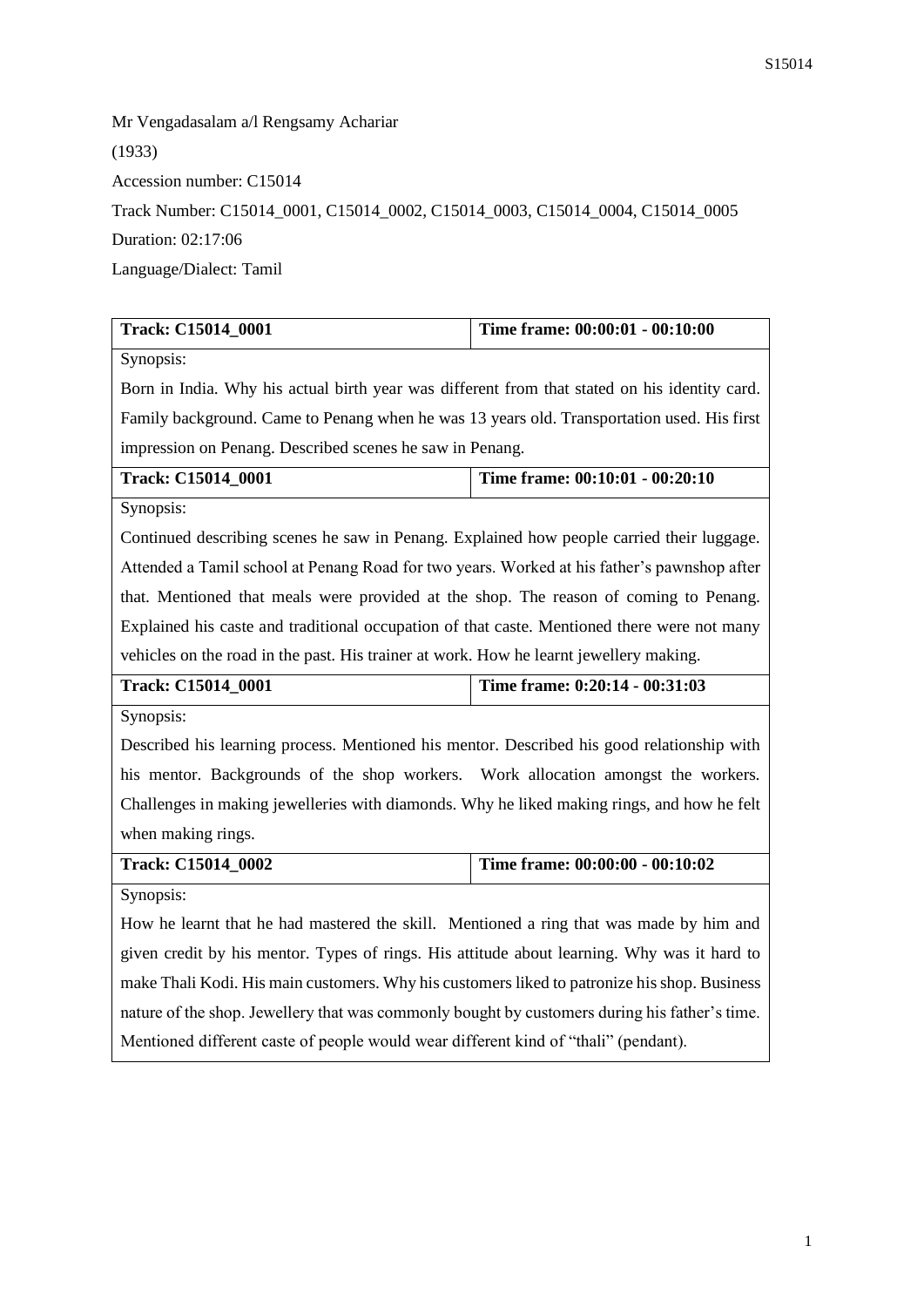| Track: C15014_0002                                                                            | Time frame: 00:10:02 - 00:20:00 |  |
|-----------------------------------------------------------------------------------------------|---------------------------------|--|
| Synopsis:                                                                                     |                                 |  |
| Described in details about different kinds of "thali" worn by different castes of people.     |                                 |  |
| Described starting to work only at a "good time". Described the ritual practiced by the       |                                 |  |
| customers when they came to take "thali".                                                     |                                 |  |
| Track: C15014_0002                                                                            | Time frame: 00:20:02 - 00:31:03 |  |
| Synopsis:                                                                                     |                                 |  |
| Mentioned gold prices in the past and now. Described tools used in making jewelries.          |                                 |  |
| Difference between a hammer and a base. Space used to work in the shop. The working space     |                                 |  |
| setting. Described in details about instruments and materials used in making "thali", and how |                                 |  |
| to use them. Described tools and process in idol making. Mentioned different kinds of colours |                                 |  |
| used in idol making.                                                                          |                                 |  |
| Track: C15014_0003                                                                            | Time frame: 00:00:00 - 00:10:00 |  |
| Synopsis:                                                                                     |                                 |  |
| Described tools and process involved in Jhumka (a type of earring) making. Differences in     |                                 |  |
| Jhumka earring. The making of hanging component of the earring. Described bangle making.      |                                 |  |
| Mentioned a ritual called "Ayudha Puja" which was the prayer to the tools. How would they     |                                 |  |
| spend a day called "Amavasya" (dark moon or new moon day). The most important tools for       |                                 |  |
| him. Places to buy materials for jewelleries making. Mentioned composition of his customers.  |                                 |  |
| Track: C15014_0003                                                                            | Time frame: 00:10:02 - 00:26:01 |  |
| Synopsis:                                                                                     |                                 |  |
| Described ways to check the gold quality. Components in adulterated gold. Described ways to   |                                 |  |
| check the gold quality. Introduced different types of gemstones sold at shop. Tool used to    |                                 |  |
| examine the stones. Would make jewellery using clean gold only and return the otherwise. His  |                                 |  |
| attitude at work. Described making jewelries with unique shapes. Mentioned being very careful |                                 |  |
| when making "thali". Described the reason of it. How would people handle the "thali" of       |                                 |  |
| someone who has passed away. How he felt when people told him that they were wearing          |                                 |  |
| jewellery made by him.                                                                        |                                 |  |
| Track: C15014_0004                                                                            | Time frame: 00:00:00 - 00:10:20 |  |
| Synopsis:                                                                                     |                                 |  |
| Described his working experience. In 1962, life had become difficult for goldsmiths, thus he  |                                 |  |
| changed his job and moved to somewhere else. Returned to Penang in 1986. Joined as a          |                                 |  |
| goldsmith in King Street. Stayed at his nephew's shop with other goldsmiths. Space to work    |                                 |  |
| in the shop. Described how he and the other goldsmiths made their job and customers clear.    |                                 |  |